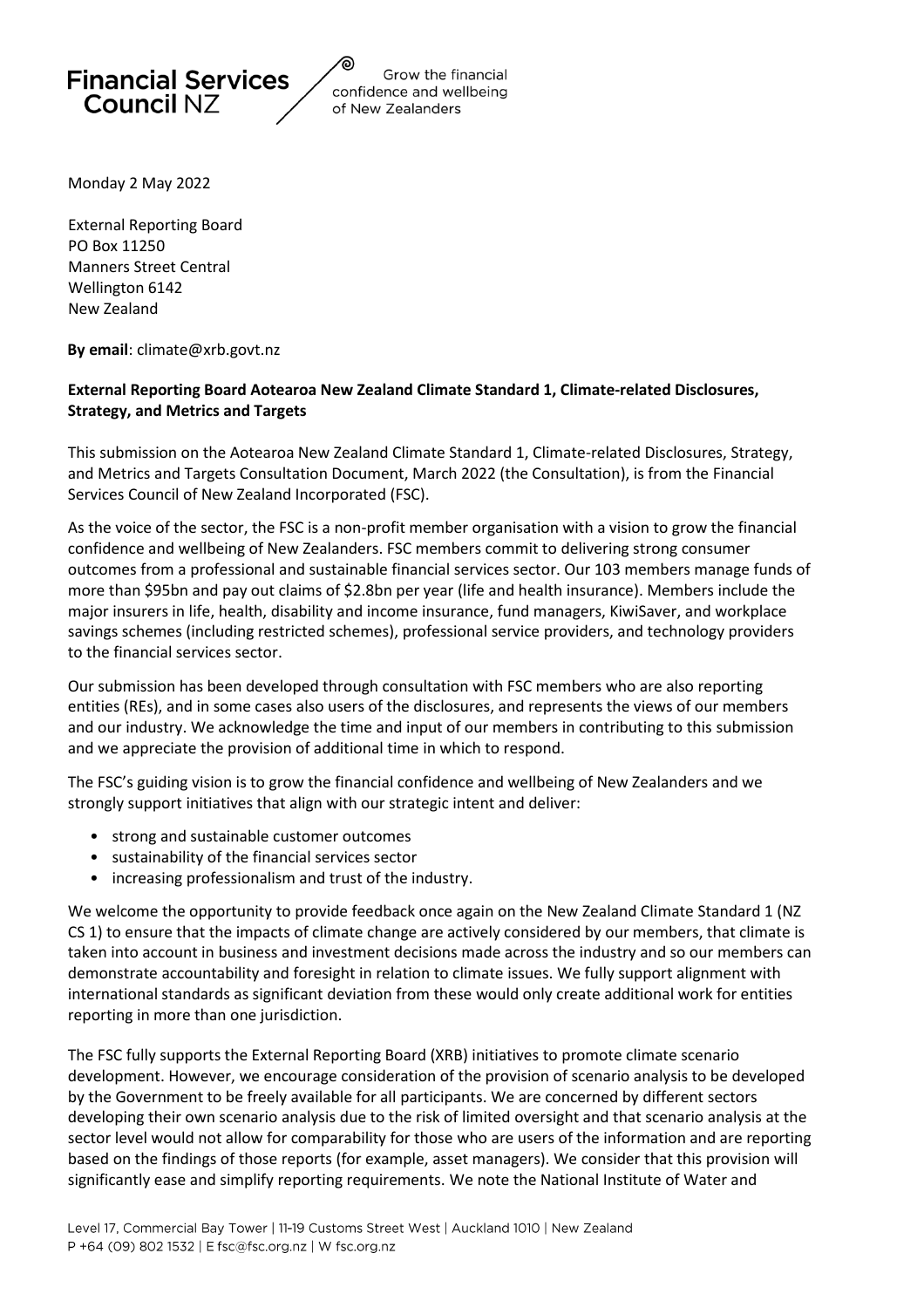Atmospheric Research (NIWA) already has the tools, skills, and significant experience in place to make available scenarios with different climate pathways for all RE entities and other potential user (such as councils and smaller businesses). These could be aligned with the Climate Change Response (Zero Carbon) Amendment Act 2019, the Climate Change Commission and the Energy Efficiency and Conservation Authority (EECA) energy assumptions to help achieve the Government's overarching climate commitment.

We note the importance of various methods for Taskforce for Climate-related Financial Disclosures (TCFD) disclosure and our concern is that the emphasis is placed on written descriptions. We encourage consideration in NZ CS 1, and further standards, of the incorporation of charts and diagrams, for example, as a means to provide disclosure rather than written descriptions. We encourage close alignment with the TCFD recommendations and query the usefulness of including disclosures in addition to TCFD requirements.

Whilst disclosures will be mandatory, NZ CS 1 needs to be flexible enough to allow all REs to provide comprehensive and meaningful information, particularly for the first few years of implementation. Some of our members consider the proposed standard too prescriptive in parts which may give rise to compliance challenges, and we offer suggestions as to how that might be addressed in this submission.

We support the development of industry specific guidance. This will facilitate the provision of information in a manner that enables comparison by primary users. We are happy to contribute to further discussion on this and look forward to confirmation of when draft guidance is likely to be issued.

We welcome continued discussions and engagement.

I can be contacted on 021 0233 5414 or richard.klipin@fsc.org.nz or Carissa Perano, Head of Regulatory Affairs, at [carissa.perano@fsc.org.nz,](mailto:carissa.perano@fsc.org.nz) to discuss any element of our submission.

Yours sincerely

Richard Klipin Chief Executive Officer Financial Services Council of New Zealand Incorporated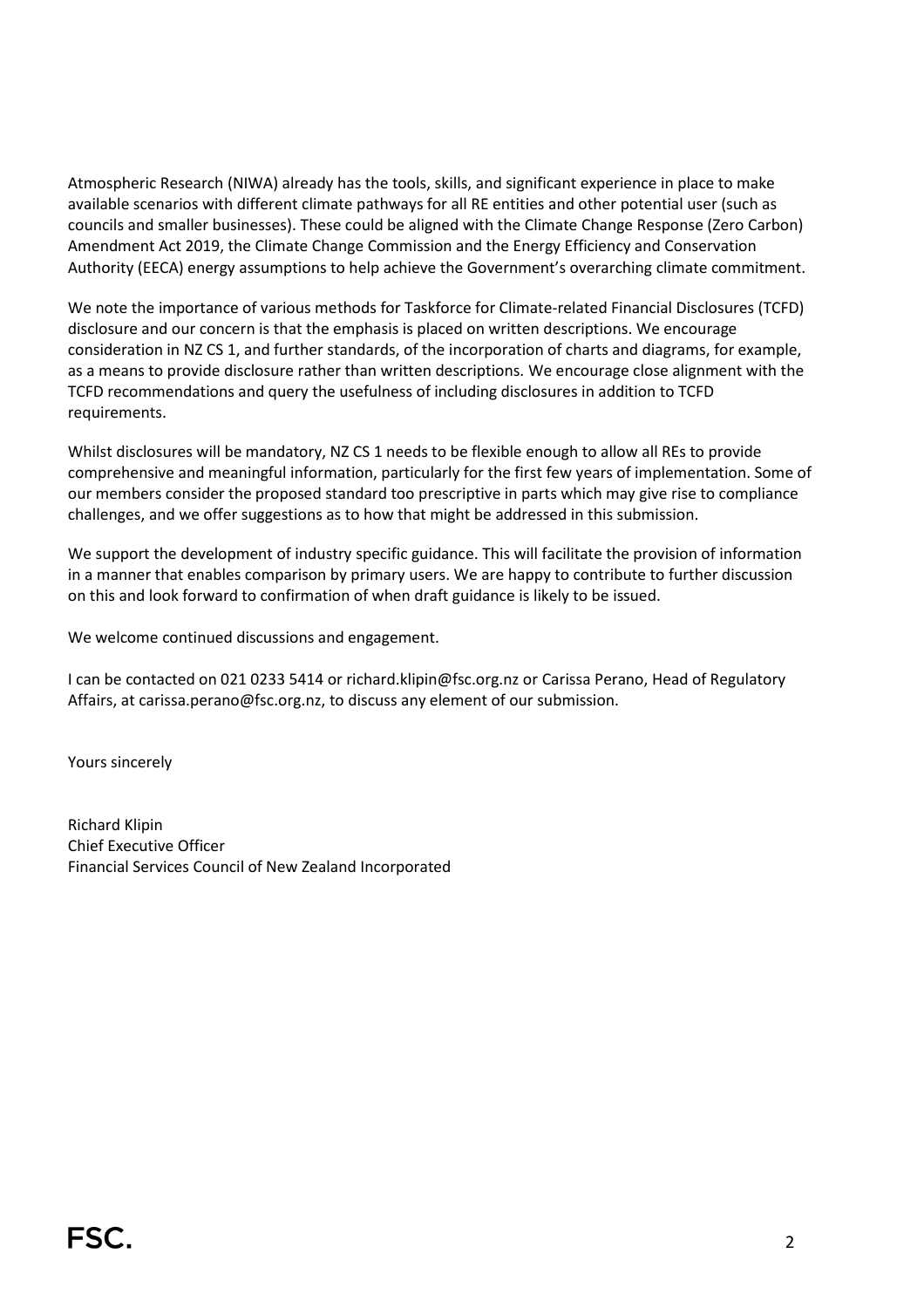## **1. Do you think the proposed Strategy section of NZ CS 1 meets primary user needs?**

a) Do you think that the information in this section of the standard will provide information that is useful to primary users for decision making? If not, please explain why not and identify any alternative proposals. We support the aspects of this proposed section that focus on 'describing' the climate impact and the business' resilience. Some of our members have indicated that based on stakeholder engagement and participation in ESG surveys, they can confirm the information in this section is requested by the primary audience.

In some instances, the information in this section may extend beyond the requirements of the TCFD international framework. We encourage alignment as far as possible and the removal of additional disclosure requirements as applicable, unless there is a specific reason or additional value to be gained by the inclusion of such components. We also support the development of industry specific guidance. This will assist REs to implement the standard, providing consistent information that primary users can compare.

Table 3: Proposed Strategy section of NZ CS 1, Disclosures: Methodologies and assumptions 7.(a)(i): We suggest the inclusion of a name of the scenario if a common scenario is used and how it details both transition and adaptation risks and opportunities or how those are embedded moving forward.

7.(a)(iii): Due to the requirement to report gross emissions in  $4(a)$ , offsetting standards may not be applicable or needed for all REs. However, if REs prefer to report these as well, such as to demonstrate progress for example, we recommend the application of the Oxford Principles for Offsetting<sup>1</sup> as a standard to measure any offsetting aspects. Reporting should include all details of an offsetting project, such as type and location, and how those are phased out over time to allow for real Green House Gases (GHG) emission reduction.

7(b)(ii): We are supportive of moving 7(b)(ii) to the Governance section of disclosures as it is a more appropriate discussion point for Governance matters.

b) Do you consider that this section of the standard is clear and unambiguous in terms of the information to be disclosed? If not, how could clarity be improved?

In some instances, it is unclear whether a description is sufficient or more information is required. For example, para 3(b) on page 20 requires disclosure of a description of the impact of climate-related risks, however its description (by para 5(a)-(e)) requires inclusion of matters that may be more than a description. These include paragraph 5(c), which might best be dealt with numerically and with a short description. We suggest amending 3(b) by replacing "a description of" with "the impact of". We note that all NZ CS 1 disclosures are to be subject to the relevant disclosure objective and to NZ CS 3 materiality but requiring the paragraph 3(b) description to include the paragraph 5 information may complicate the application of materiality.

Ideally, every sub-paragraph of 3 (and the paragraphs that expand on paragraph 3), should clarify if a description or some other disclosure is required. For example, paragraph 5 could be rephrased as: "An entity must include in the description required by paragraph 3(b) information about … (etc)" (rather than "the following information"). We found the XRB's terminology in the Deep Dives sessions of "subdisclosure" paragraphs (for example paragraphs 4, 5 and 6) helpful. It would be useful if this terminology could be incorporated into the section, aiding understanding, interpretation, and structure.

<sup>&</sup>lt;sup>1</sup> The Oxford Principles for Net Zero Aligned Carbon Offsetting September 2020,

https://www.smithschool.ox.ac.uk/publications/reports/Oxford-Offsetting-Principles-2020.pdf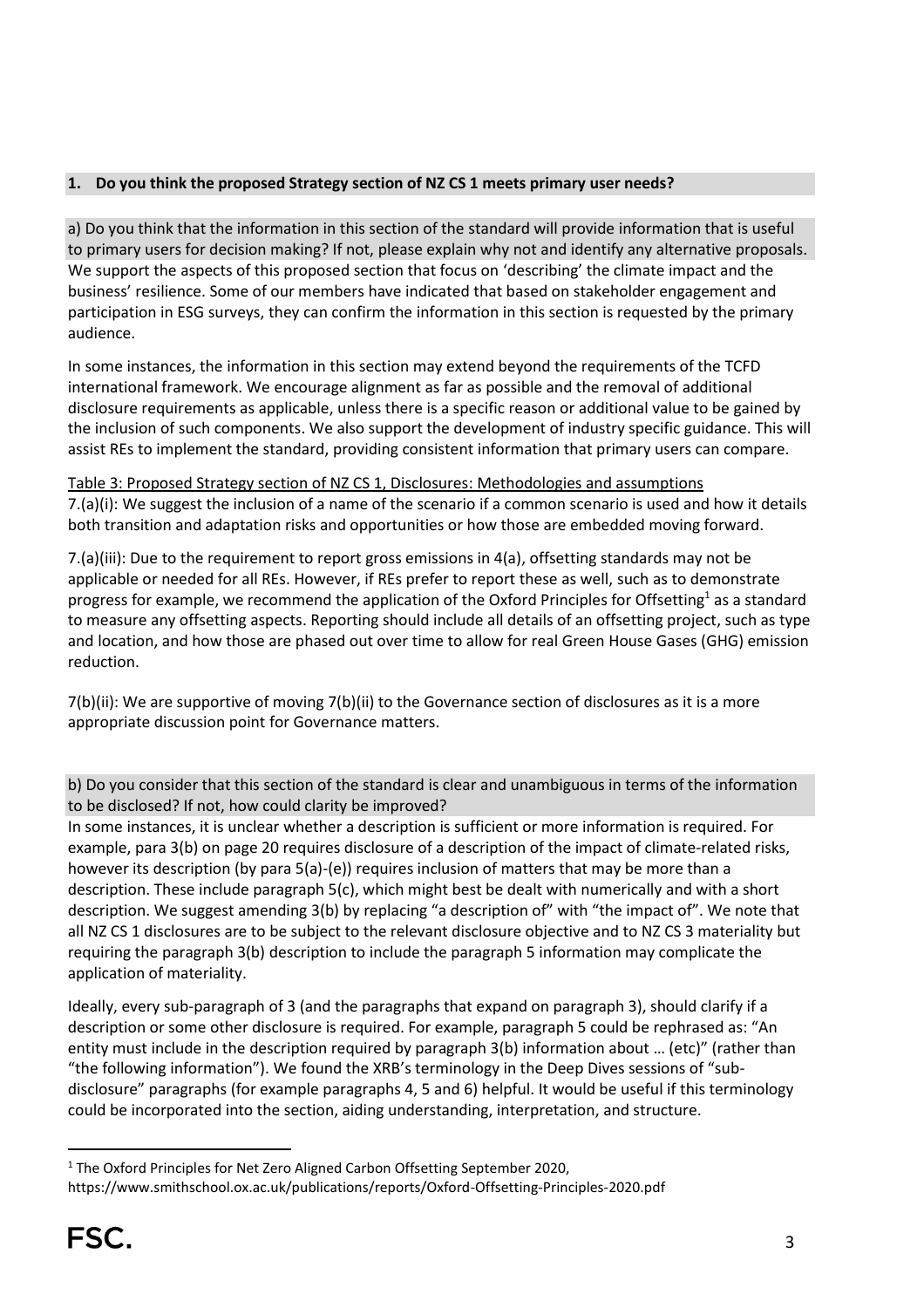To achieve clarity on how fund managers meet the disclosure requirements of 5(c), we suggest there is further consultation between the XRB and the funds management industry to discuss how impacts on financial statements are defined. For a fund manager, most of the assets in a statement of financial position are investments such as equities, bonds, and term deposits. Equities, for example, are impacted financially by any number of investment market movements and these movements are difficult to currently define as being caused by climate risks or opportunities. A change in share price could be driven by a combination of climate risks and opportunities, as well as several other unrelated impacts. Quantifying the investment gain or loss in the statement of financial performance will face the same issue.

Paragraph 4(a) requires a RE to disclose how it defines short, medium and long term and how its definitions link to its strategic planning and capital deployment plans. It would be useful to have some clarification as to appropriate ranges for each category which could be provided via industry specific guidance.

We also suggest that if a Reporting Entity's own definition of similar terms does not materially differ to that of the standard, that there is an allowance for this to be explained within their annual statement.

c) Do you consider that this section of the standard is adequately comprehensive and achieves the right balance between prescriptiveness and principles based disclosures? If not, what should be removed or added to achieve a better balance?

We interpret 5(b) and 5(c) (the actual impacts of climate-related risks and opportunities) as a quantitative measure, including past and present impacts and therefore suggest all references throughout NZ CS 1 are amended to actual and potential. We also acknowledge longer term actual impacts to be difficult as the climate-related risks and opportunities are potential and less certain. Furthermore, reporting longer term actual impacts may be very time and resource intensive for some RE for which climate change is not yet a material issue. We propose allowing REs to decide if they report longer term actual impacts and amending to potential impacts in this instance.

Some of our members are concerned that this section may be too prescriptive, particularly in the case of a voluntary framework like TCFD. Some of these entities are part of a wider international group with its own strategy, metrics and targets and these will feed into the local entity's approach to climate-related disclosures (CRD). In in the context of the mandatorily enforced XRB standards and wider international obligations, prescriptive detail can pose compliance challenges. Reassurance is provided by the 'disclose or explain' function of the TCFD, particularly if aspects may not be relevant to the RE, or they have the ability to phase in more elements over time. If this approach is not permitted, it would be preferable to exempt REs from providing one or more elements of the information required by the subsidiary paragraphs, such as paragraphs  $4 - 7$ , on the proviso that they explain and disclose why that information is not relevant to the Reporting Entity (RE) or disclose if they are still working toward introducing certain elements. It could also be useful to have a "materiality" concept stated in this section of the NZ CS 1 (as opposed to being a separate concept, standalone in NZ CS3).

## **2. Do you agree that a standalone disclosure describing the entity's business model and strategy is necessary? Why or why not?**

We support the intention to require disclosure of the impact of climate on the business, however we have concerns on the level of detail required.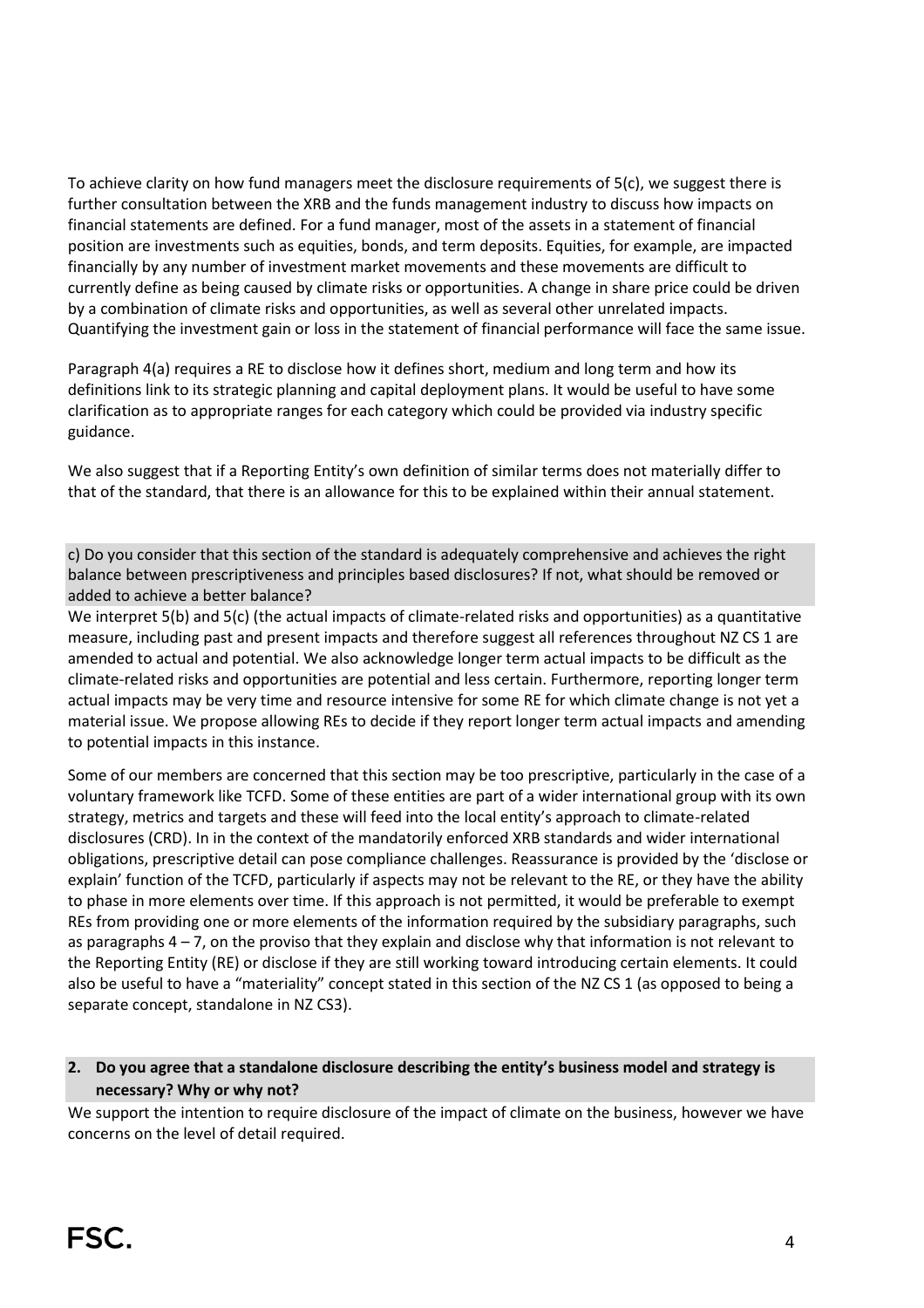The term 'business model' has very diverse interpretations and definitions in a general sense and noting the definition in the Consultation at page 22, we suggest that using this term, particularly at the disclosure objective level, could confuse and make disclosures appear unnecessarily technical. We note the term business model is detailed in the TCFD guidance and acknowledge the intent, however some of our members' preference is the TCFD's focus on "business(es), strategy, and financial planning" only.

Our members have additional concerns that that requiring a description of 'business model' may put a RE in a dilemma as to whether to disclose commercial in confidence, strategic and other information and require information that goes beyond climate considerations (because of the "must include … when describing" format of the requirement as noted in response to consultation Question 1(b) above). We also consider that it is likely to duplicate information that users already have about the business from existing financial disclosures.

It is evident from some of our members' previous climate change scenario analysis that a RE's business model and strategy could be significantly impacted by climate change, both positively and negatively, over time. For those members using the extension and use of business model, was not a challenge. They saw it way to adjust their business models to embrace opportunities from climate change. It is therefore reasonable that these are disclosed in the context of climate risk reporting. The ability for REs to cross reference other public reports they have made that contain information relevant to the required CRD standard (for example the RE's Annual Report) which also describes this information would help reduce unnecessary additional workload on this element of the disclosure.

We note in 6.5.1 on page 26 of the Consultation that a summarised description is expected, and in the Deep Dive sessions the XRB noted an expectation that the responses to paragraph 6 would be short and succinct. Clarification of those expectations in NZ CS 1 (or the accompanying guidance) would be considered useful.

**3. Do you agree that we should not prescribe which global mean temperature increase scenario(s) should be used to explore higher physical risk scenarios (such as 2.7°C and/or 3.3°C or by using Representative Concentration Pathways (RCP) such as RCP4.5 or 6), but rather leave this more open by requiring a 'greater than 2°C scenario'? Why or why not?**

We agree, as the general bands suggested are already sufficient to ensure REs properly consider realistic temperature pathways. However, some of our members have suggested that 'greater than 2°C' is too low as a guideline for an upper scenario, given current policies align to a 2.7°C warming. We suggest further consideration and analysis of these bands. We also note that scenario analysis is evolving and without clear structure different REs, depending on their temperature pathway of their industries, may chose different temperature pathways. For consistency and comparability, we consider that there should be set temperature pathways so investors can more easily compare how companies are tackling climate-related risks.

We encourage the XRB to work with other Government agencies to have one set of climate change scenarios for New Zealand, available for all sectors to use. We consider this addresses concerns of industries defining their own standards with a lack of governance and oversight. These scenarios could be modelled on other international freely available scenarios such as the International Energy Agency. Covering two physical RCP's (the lowest and highest) is enough as users can derive assumptions from those in between both Pathways.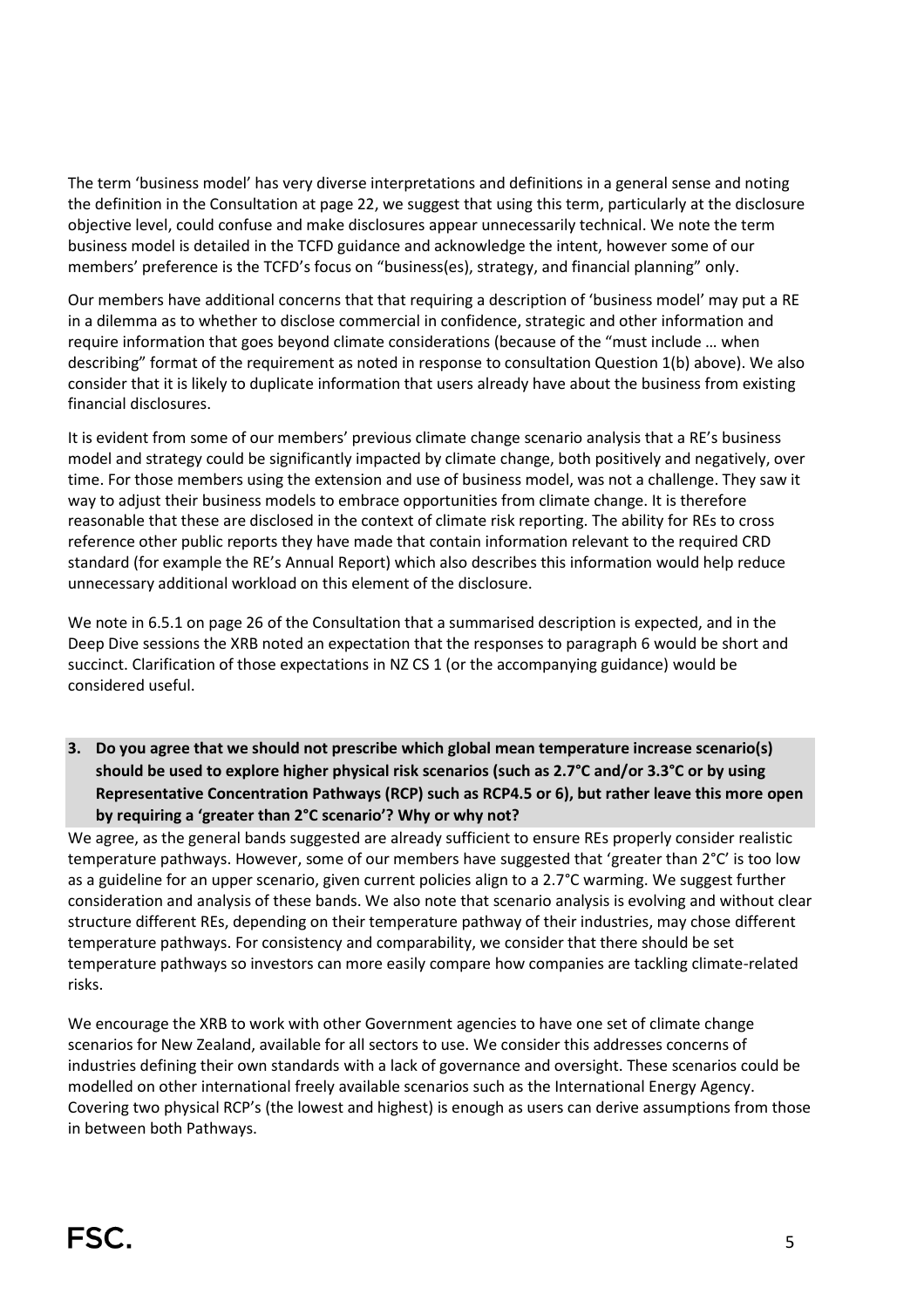**4. We do not require transition plans to be tied to any particular target such as net zero and/or 1.5°C, but that entities will be free to disclose this if they have done so. Do you agree? Why or why not?** The New Zealand Climate Change Response (Zero Carbon) Amendment Act 2019 seeks to limit global average temperature increases to 1.5°C and therefore all users should have set a target in line with the Act and implement actions to meet this goal. Transition plans will be more effective, and REs will be more

We agree, provided planning demonstrates that impacts and resilience have been realistically considered and the objective has been accomplished. In addition, there is an important role for XRB guidance related to transition planning, rather than locking requirements into the standard itself. The focus of the CRD seems to be on assessment of climate risk, whilst we consider the real focus should be on ensuring that actions are implemented to meet our national 1.5°C target.

We consider transition planning is more than just a disclosure obligation. Whilst aspects of transition planning are relevant to the disclosure objectives, there are further considerations about what may be appropriate beyond disclosure to act on climate change. For example, a just transition for those sectors that are changing and supporting our workforces and communities to adapt to changing work environments which may well become an area that FMA could produce guidance on. Such guidance could draw on international best practice and simple frameworks such as the World Benchmarking Alliance's Just Transition company rating<sup>2</sup>.

# **5. Do you have any views on the defined terms as they are currently proposed?**

likely to achieve them, if they are aligned to clear and measurable targets

Having definitions is helpful, particularly in an area which is both technical and rapidly evolving. We suggest that the definitions of commonly used terms, such as 'financial planning', be amended to state 'include' definitions rather than 'mean' definitions. For example, "in the context of this standard, 'financial planning' includes an entity's consideration of how … (etc)". This allows for the terms to be used in the commonly used sense, but with the relevant inclusion emphasised, aiding the use of these terms in climate disclosures.

The definitions of 'transition plan' and 'adaptation plan' appropriately do not suggest that they should be standalone documents. However, they both use the word 'aspect', which is already used in the sentence at paragraph 5(e), meaning that an aspect of an aspect is being required. Secondly, the use of 'plan' suggests that it should be an identifiable part of a (strategy) document. NZ CS 1 should not prescribe parts of planning, or particular planning documents or sections. It should prescribe relevant disclosure about planning to the extent that those affect climate impacts and the business' resilience to them. One way to improve the definition would be outline transition or adaptation "planning" rather than about specific plans.

We note the use of 'potential' in 6(a) and 6(c) then defining 'potential' as 'plausible'. We suggest using 'plausible future impacts' throughout.

We also suggest that where a RE's own definition of similar terms does not materially differ to that of the standard, that there is an allowance for this to be explained within their annual statement.

**<sup>2</sup>** https://www.worldbenchmarkingalliance.org/just-transition/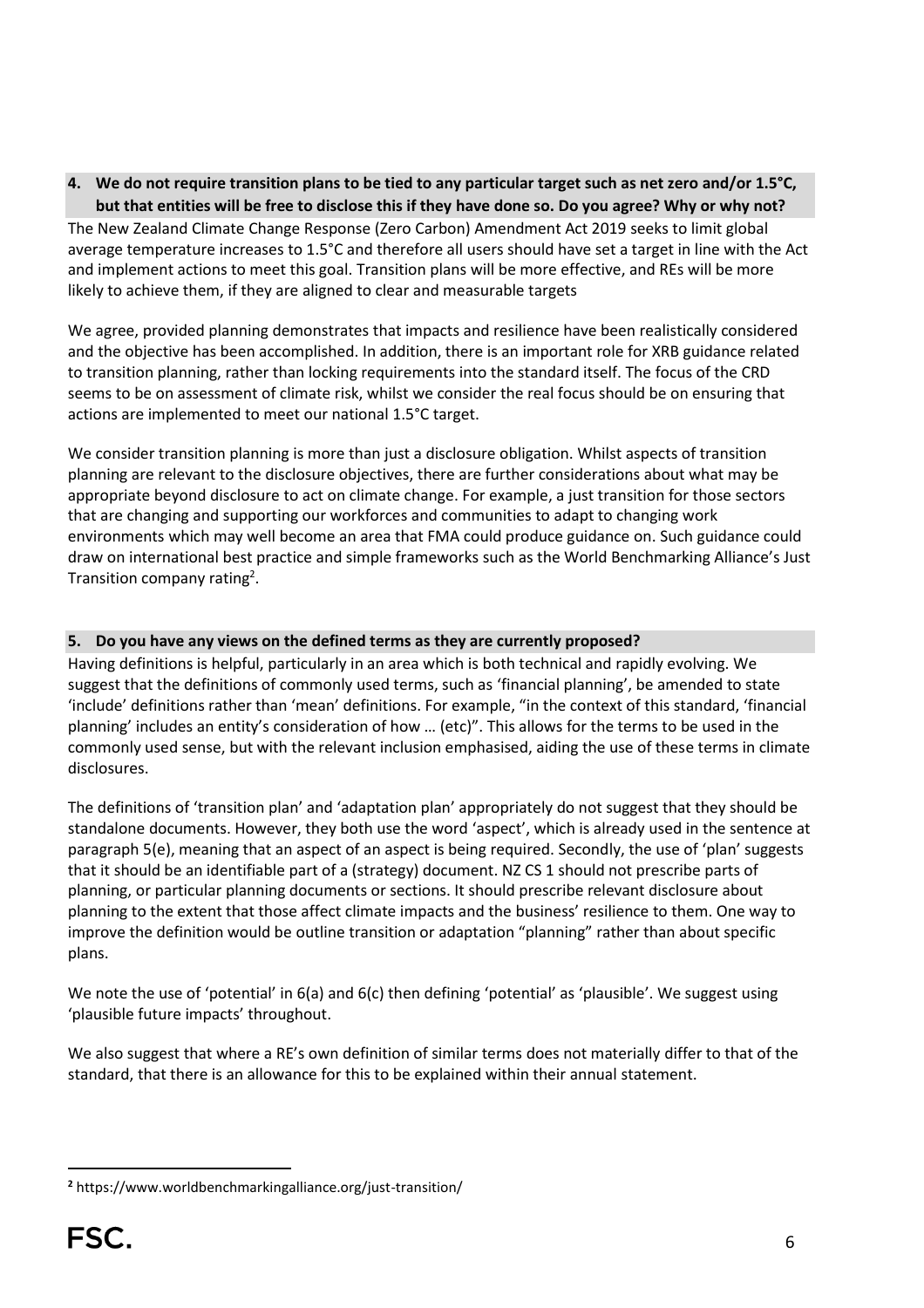## **6. The XRB has identified adoption provisions for some of the specific disclosures in NZ CS 1:**

### a) Do you agree with the proposed first-time adoption provisions? Why or why not?

We agree with the first time adoption provisions as they allow REs to reflect, learn and mature which is important for an area that has been, and continues to, rapidly evolve. In addition, given the substantial work required to meet these disclosures it allows REs time to adequately meet the requirements. We support encouragement of early identification as prudent business practice noting the findings of the latest Intergovernmental Panel on Climate Change Sixth Assessment Report (AR6), <sup>3</sup> and that REs would require an adoption timeframe for the targets and metrics.

b) In your view, is first-time adoption relief needed for any of the other disclosure requirements? Please specify the disclosure and provide a reason.

We recommend that if an organisation has not completed a climate change scenario analysis that fully aligns their CRD with TCFD recommendations, the first climate statement should disclose progress towards conducting an analysis that does fully align, namely a path to compliance including disclosure of interim results and application.

c) If you are requesting further first-time adoption relief, what information would you be able to provide in the interim?

As noted at Question 6 b), our members suggest a path to compliance approach should be provided, progressing towards conducting an analysis that aligns in full. This should be provided by detailing percentages of completion or another simple mechanism that provides a clear simple understanding of a RE's progress.

### **7. Do you think the proposed Metrics and Targets section of NZ CS 1 meets primary user needs?**

a) Do you think that the information in this section of the standard will provide information that is useful to primary users for decision making? If not, please explain why not and identify any alternative proposals. Yes, although it is unclear whether, if a RE does not "use" metrics required by paragraph 3 on page 31, no disclosures would be required (and consequently no disclosures for paragraphs 4, 5, 6, 7, 11 and 12).

Some of our members have indicated that based on stakeholder engagement and participation in ESG surveys, they can confirm the information in this section is requested by the primary audience. In particular, some members are seeing a demand for linking executive incentives to environmental performance.

b) Do you consider that this section of the standard is clear and unambiguous in terms of the information to be disclosed? If not, how could clarity be improved?

We support further guidance to provide clarity on the treatment of investments upstream or downstream value chain parties, including under Scope 3. Some of our members have indicated some REs do not have inhouse investment managers, and therefore use fund managers that often manage other fund managers. In addition, some RE change their asset allocation frequently. This means they should through investment agreements have influence over the funds, however in some instances they may have restrained influence

<sup>3</sup> https://www.ipcc.ch/2022/04/04/ipcc-remarks-wgiii-ar6-press-conference/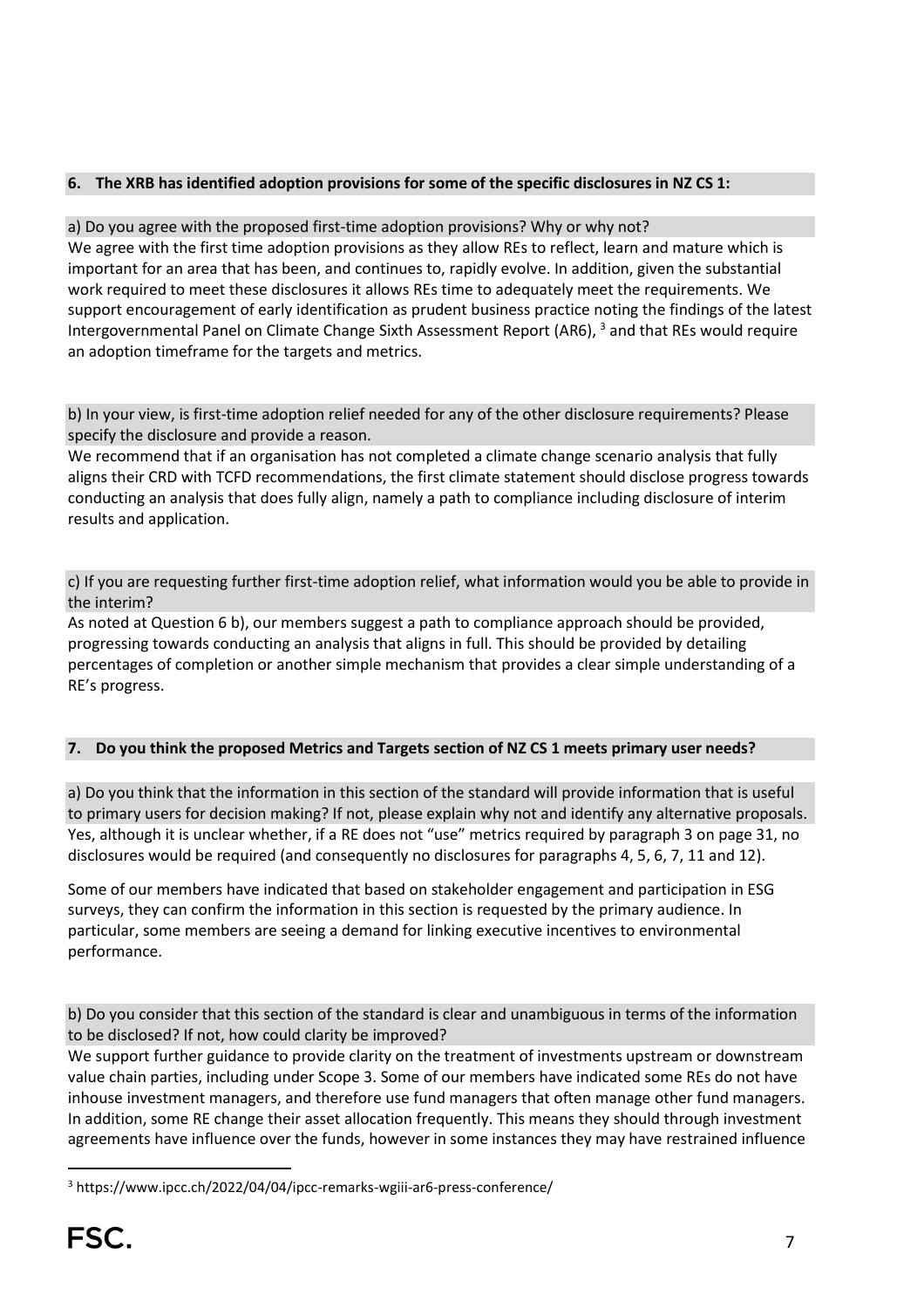over the companies or assets invested in, in terms of collecting data and influencing behaviour or outcomes.

We note that scope 3 GHG emission data is already provided by many fund managers, ESG data providers and is increasingly collected by companies. We expect data reliability to increase over the coming years. Whilst there is a higher level of estimation in those (compared to the level of uncertainty in scope 1 and 2 at present) the level of certainty for scope 3 is rapidly increasing. We therefore encourage the XRB to consider that a higher level of estimation will be present and more fluctuations to occur within the next few years within scope 3. We also suggest that all REs consider and report on scope 3 now to ensure that whilst a level of uncertainty exists, an overall assumption of those uncertainties is taken into account. Whilst we agree with 'most relevant' scope 3, we also encourage all participants to continue their monitoring and reporting to cover all scope 3 GHG emissions as would be expected of them by their customers.

We consider guidance as suggested, particularly for standards, would be useful. We also recommend ensuring the wording of this standard calls for disclosure of the percentage of the operation and boundary of the GHG emissions estimates and a reputable standard such as the GHG Protocol or ISO 14064 and 14064-1 <sup>4</sup> as suggested by the XRB.

## Table 6: Proposed Metrics and Targets section of NZ CS 1, Disclosures: Cross-industry metrics, Targets and GHG Emissions

4(e) and (f): We suggest these could be aligned and include assets, operating expenses, capital expenses and revenue as determined by best industry practice.

7(f): We recommend including plans and actions and performance against targets.

8(f): We suggest including, 'and a plan to phase those in, if possible'.

We also consider there should be further clarity provided on:

- Being able to disclosure percentages for certain metrics where a RE does have limited ability to obtain data on metrics and targets listed.
- What should be disclosed if a RE determines alternative metrics are appropriate in the circumstances, that still allows for comparability and compliance. For example, through provision of industry specific metrics as those are not defined. These should be provided in a way that allows for easy comparability between sectors.
- How to support consistency generally, and comparative information specifically, as the sophistication (including measurement methodologies) of available metrics improves over time. We suggest the issuing of guidance that provides an allowance to the standard, for example, new TCFD guidance which is amended over time to reflect additional findings.
- The GHG emission intensity metric as this differs across current reporting, for example, by full time employees, customers, gross-written premium and investments.

c) Do you consider that this section of the standard is adequately comprehensive and achieves the right balance between prescriptiveness and principles based disclosures? If not, what should be removed or added to achieve a better balance?

There would be scope for a more expansive purposive statement for these disclosures, following the first sentence of the disclosure objective.

<sup>&</sup>lt;sup>4</sup> ISO 14064-1:2018 Greenhouse gases — Part 1: Specification with guidance at the organization level for quantification and reporting of greenhouse gas emissions and removals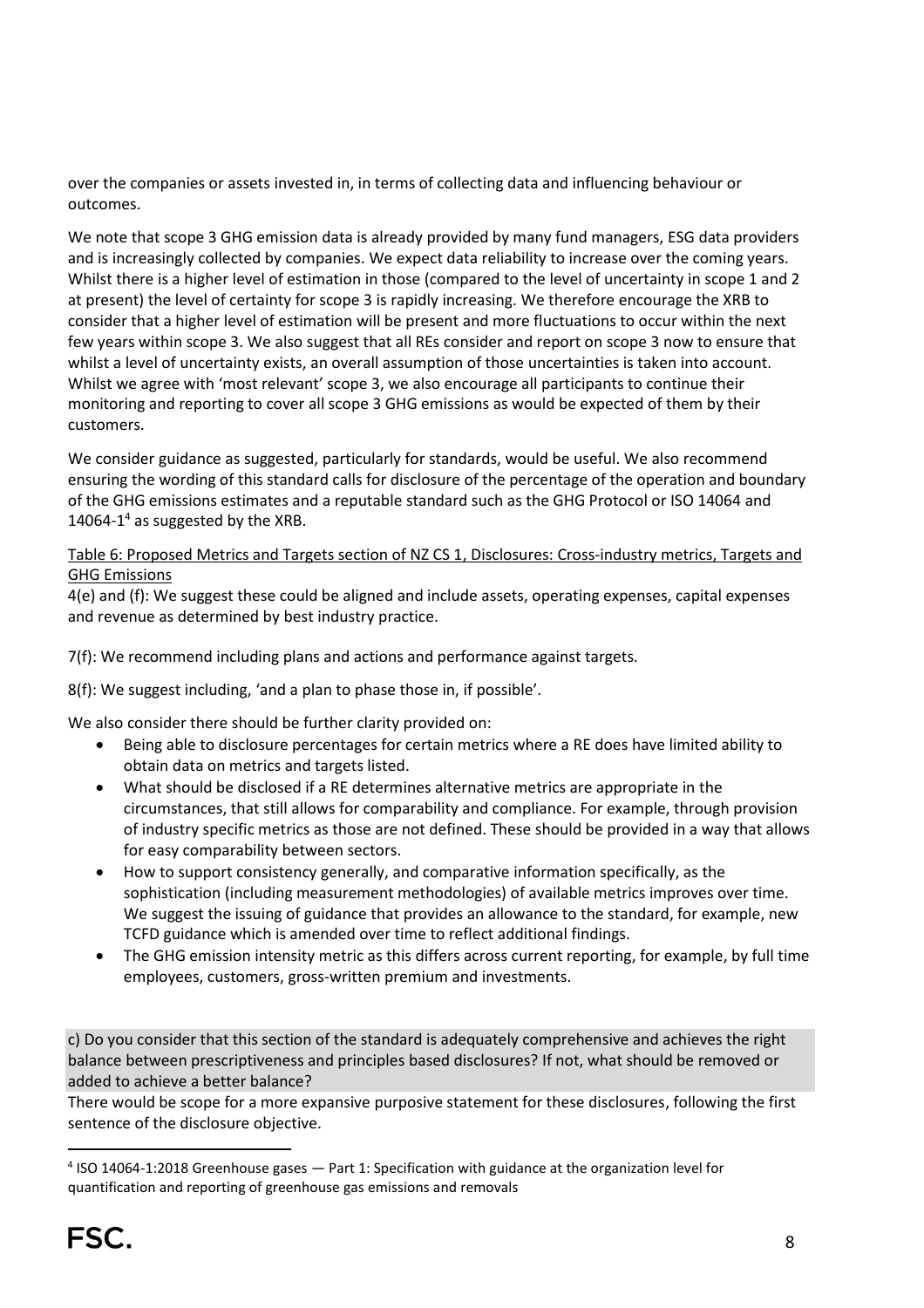**8. We have not specified industry-specific metrics. The guidance will direct preparers where to look for industry-specific metrics. Do you believe this is reasonable or do you believe we should include a list of required metrics by industry? If so, do you believe we should use the TCFD recommendations or follow the TRWG prototype?**

We fully endorse this approach, but as noted at Question 7 above, we suggest that more attention be given to the provision of information on the benefit of the different categories of metrics. We recognise these are aligned to the TCFD recommendations, which makes disclosure easier for REs with reporting requirements in multiple jurisdictions. We note the ISSB release of draft standards<sup>5</sup> includes industry specific metrics and suggest that New Zealand consider voluntarily adopting these, as globally we may see movement to align with ISSB over time.

We agree with the gross total GHG emissions approach as a high level of ambiguity exists within carbon credit and offsetting schemes. However, we encourage provision for all RE to add those additional figures as well as disclosing their offsetting and carbon credit projects, types, level of standard and certification as well as following the Oxford Principles for Offsetting<sup>6</sup> when considering investment in offsetting projects.

More generally, we support the development of industry specific guidance as soon as possible to allow sufficient times for REs to review and adapt prior to the commencement of their first reporting period.

**9. We will require disclosure of scope 3 value chain emissions as part of this standard. Are there areas (particularly in your scope 3 value chain) where there are impediments to measuring at present? If so, what are these areas and when do you think it might be possible to measure these areas?**

Please refer to our response to Question 7b). We suggest that disclosure of scope 3 value chain emissions should be reported, if appropriate. We note that the TCFD guidance states that "if appropriate, Scope 3 greenhouse gas (GHG) emissions"<sup>7</sup> be disclosed, and we suggest consideration of adopting these requirements. Fund managers may invest in hundreds of companies globally and rely on individual companies' reports on their scope 1, 2 and 3 GHG emissions. There are a number of companies in both developed and emerging markets that do not yet report on their emissions which is an impediment when reporting at a fund level and therefore requires an estimate of emissions for a company based on sector or industry averages to address this issue. We consider this to be an area requiring further XRB and industry engagement to ensure a full scope 3 disclosure.

We note that there may be impediments to measuring when there is an obligation on an upstream party, for example, an independent adviser to report on these matters in a publicly transparent manner. Given independent financial advisers write business for more than one provider it would be currently impossible to assess their scope 3 emissions. Therefore, we suggest in such a scenario, consideration of an allowance for phasing in scope 3 and an increase in percentage of operation covered reporting over time.

<sup>5</sup> https://www.ifrs.org/content/dam/ifrs/project/climate-related-disclosures/issb-exposure-draft-2022-2-climaterelated-disclosures.pdf

<sup>6</sup> The Oxford Principles for Net Zero Aligned Carbon Offsetting September 2020,

https://www.smithschool.ox.ac.uk/publications/reports/Oxford-Offsetting-Principles-2020.pdf

<sup>&</sup>lt;sup>7</sup> [https://assets.bbhub.io/company/sites/60/2021/07/2021-Metrics\\_Targets\\_Guidance-1.pdf,](https://assets.bbhub.io/company/sites/60/2021/07/2021-Metrics_Targets_Guidance-1.pdf) page 19.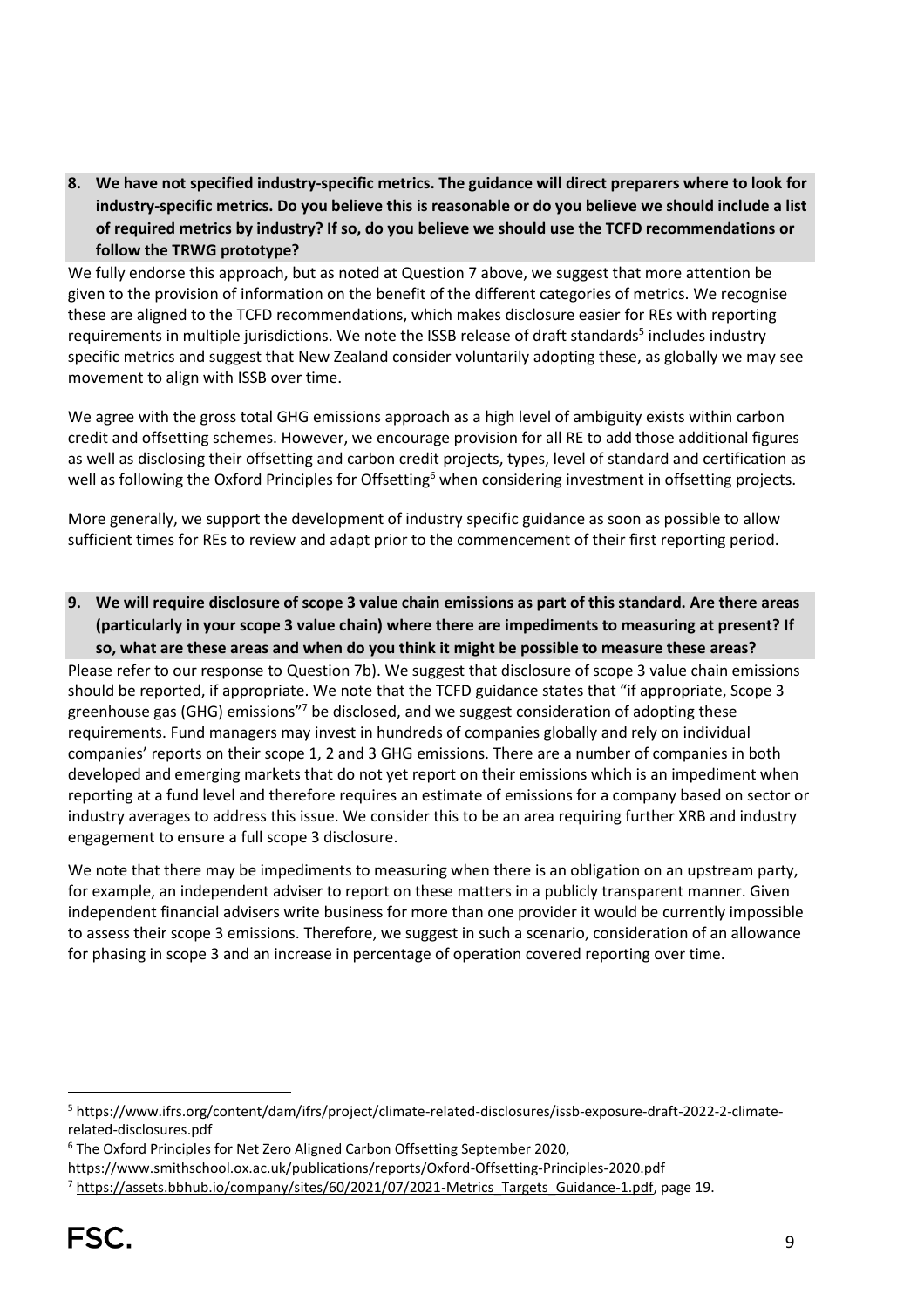# **10. Paragraphs 8, 9 and 10 contain specific requirements relating to the disclosure of GHG emissions to facilitate the conduct of assurance engagements in line with the requirement of section 461ZH of the Financial Markets Conduct Act. Do you have any observations or concerns about these proposed requirements?**

As the recommendation aligns with good industry practice, this supports REs who have their global emissions assured by one auditor, particularly if that auditor is not based in New Zealand. We encourage XRB consideration that such an assurance provider may not be based in New Zealand due to global operations. We therefore recommend allowing for assurance engagements in other jurisdictions to meet the RE's own requirements. It should also be noted that GHG emission assurance should cover the extent of operations assessed as well as comparisons to performance over time.

#### **11. Do you have any views on the defined terms as they are currently proposed?**

We consider scope 3 to be too broad. We recommend investments is defined, particularly what is in and out of scope for reporting as part of metrics and targets. We also refer to our response to Question 7b).

#### **12. The XRB has proposed not providing first time adoption provisions for the Metrics and Targets section of NZ CS 1. Do you agree? Why or why not?**

Some of our members support amending this section to make its purpose clearer so that the requirements are less prescriptive to enable REs to capture the requirements such as carbon metrics and consider that first time adoption provisions are probably unnecessary.

Other members consider that first time provisions are necessary as understandings of climate risks and impacts is still evolving. It will take time to be able to set up all required metrics and the quality of the data will also improve over time. These members therefore consider that the first time provisions should be expanded to require REs to report on some of the requirements, leaving scope for introducing more of the metrics and targets over time. This is particularly the case for scope 3 emissions for investments.

Therefore, we suggest further guidance may be required where the RE does not have full coverage, the methodology is still developing, or the data is simply not available. As noted, this particularly regarding scope 3 investments.

### **13. The XRB proposes that the minimum level of assurance for GHG emissions be set at limited assurance. Do you agree?**

Yes, we strongly support that the minimum level of assurance for GHG emissions be set at limited assurance and to review this periodically.

**14. The XRB has proposed a definition of material (***Information is material if omitting, misstating, or* **obscuring** *it could reasonably be expected to influence decisions that primary users make on the basis of their assessments of an entity's enterprise value across all time horizons, including the long term***). Do you agree with this definition? Why or why not?**

We suggest extending the definition to that of double materiality, to support consumer understandings of companies' impact to the environment and to align with the Australasian Investor Group on Climate